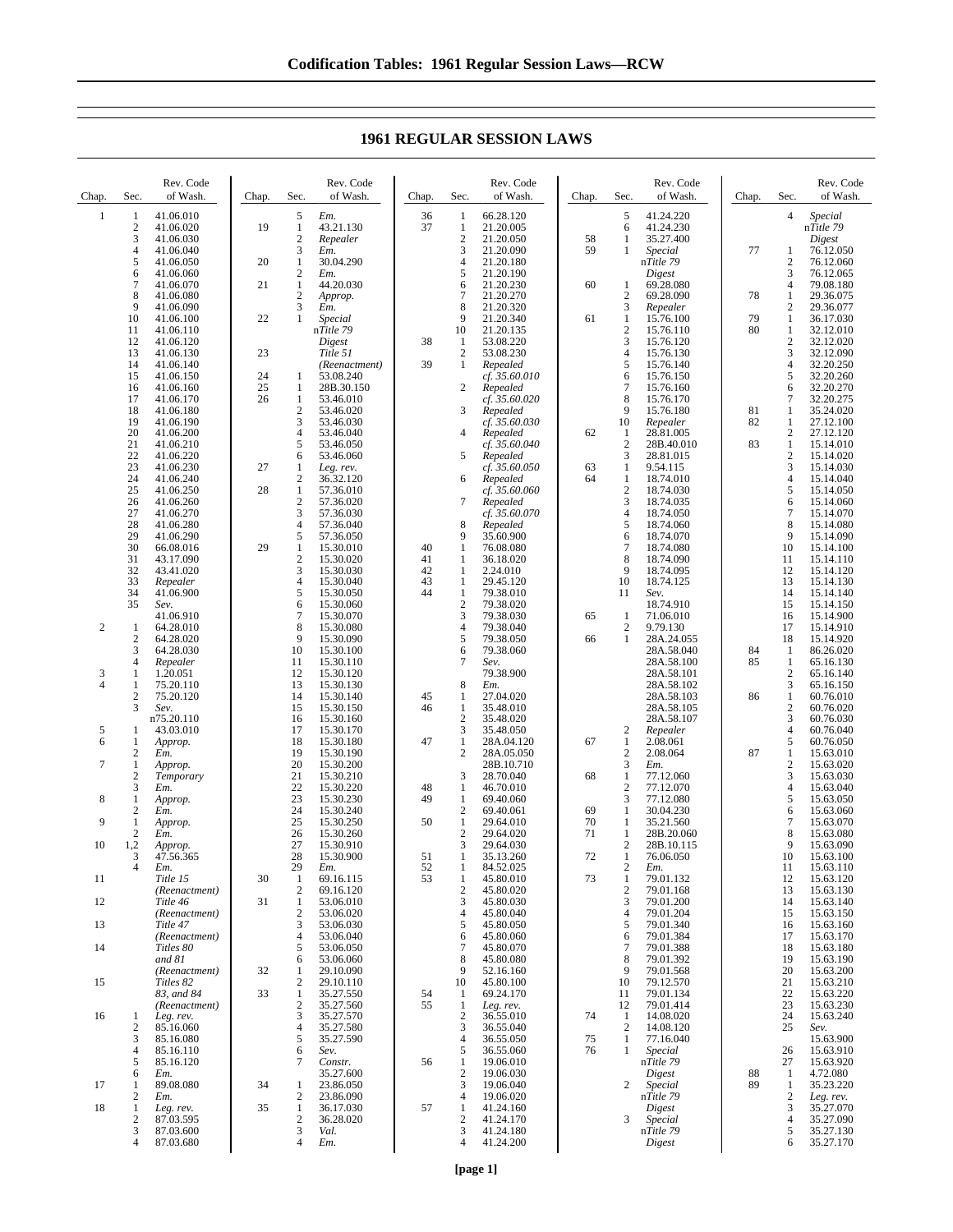**Codification Tables: 1961 Regular Session Laws—RCW**

| Chap.      | Sec.                                  | Rev. Code<br>of Wash.                                         | Chap.             | Rev. Code<br>Sec.<br>of Wash.                                                                       | Chap.      | Sec.                                               | Rev. Code<br>of Wash.                                         | Chap.             | Sec.                                  | Rev. Code<br>of Wash.                                        | Chap.      | Sec.                                             | Rev. Code<br>of Wash.                                         |
|------------|---------------------------------------|---------------------------------------------------------------|-------------------|-----------------------------------------------------------------------------------------------------|------------|----------------------------------------------------|---------------------------------------------------------------|-------------------|---------------------------------------|--------------------------------------------------------------|------------|--------------------------------------------------|---------------------------------------------------------------|
| 90         | 7<br>1<br>$\sqrt{2}$<br>3<br>4        | 35.24.090<br>Leg. rev.<br>68.08.250<br>68.08.260<br>68.08.270 |                   | 3<br>35.71.030<br>4<br>35.71.040<br>5<br>35.71.050<br>6<br>35.71.060<br>$\overline{7}$<br>35.71.070 |            | $\tau$<br>8<br>9<br>10<br>11                       | 85.32.060<br>85.32.070<br>85.32.080<br>85.32.090<br>85.32.100 |                   | 8<br>9<br>10<br>11<br>12              | 21.17.080<br>21.17.090<br>21.17.900<br>21.17.910<br>Repealer | 167        | 1<br>$\sqrt{2}$<br>3<br>$\overline{4}$<br>5      | 79.24.500<br>79.24.510<br>79.24.520<br>79.24.530<br>79.24.540 |
|            | 5<br>6<br>7                           | 68.08.280<br>68.08.290<br>Em.                                 |                   | 8<br>35.71.080<br>9<br>35.71.090<br>10<br>35.71.100                                                 |            | 12<br>13<br>14                                     | 85.32.110<br>85.32.120<br>85.32.130                           | 151<br>152        | 1<br>2<br>$\mathbf{1}$                | 46.61.680<br>46.61.685<br>43.31.500                          |            | 6<br>7<br>8                                      | 79.24.550<br>79.24.560<br>79.24.570                           |
| 91         | 1<br>$\sqrt{2}$<br>3                  | 16.49.452<br>16.49.454<br>16.49.456                           |                   | 11<br>35.71.110<br>12<br>35.71.120<br>13<br>35.71.130                                               |            | 15<br>16<br>17                                     | 85.32.140<br>85.32.150<br>85.32.160                           |                   | $\boldsymbol{2}$<br>3<br>4            | 43.31.510<br>43.31.520<br>43.31.525                          |            | 9<br>10<br>11                                    | 79.24.580<br>79.24.590<br>Sev.                                |
| 92<br>93   | $\overline{4}$<br>1<br>$\mathbf{1}$   | 16.49.458<br>36.68.010<br>43.43.220                           | 112               | 14<br>35.71.900<br>15<br>35.71.910<br>74.04.380<br>1                                                |            | 18<br>19<br>20                                     | 85.32.170<br>85.32.180<br>85.32.190                           |                   | 5<br>6<br>7                           | 43.96.020<br>43.31.660<br>43.31.670                          | 168        | 12<br>$\mathbf{1}$                               | 79.24.600<br>Em.<br>84.40.210                                 |
|            | $\mathfrak{2}$<br>3<br>$\overline{4}$ | 43.43.270<br>43.43.280<br>43.43.300                           | 113               | $\overline{2}$<br>Approp.<br>3<br>Em.<br>$1 - 3$<br>Approp.                                         |            | 21<br>22<br>23                                     | 85.32.200<br>85.32.210<br>85.32.220                           |                   | 8<br>9<br>10                          | 43.31.680<br>43.31.690<br>43.31.700                          | 169        | $\overline{c}$<br>3<br>$\mathbf{1}$              | 84.36.181<br>84.36.171<br>36.32.240                           |
| 94         | 5<br>1                                | Em.<br>77.32.005                                              | 114               | $\overline{4}$<br>Em.<br>$\mathbf{1}$<br>49.04.010                                                  |            | 24<br>25                                           | 85.32.900<br>Sev.                                             |                   | 11<br>12                              | 43.31.710<br>43.31.720                                       |            | $\sqrt{2}$<br>3                                  | 36.32.260<br>36.32.270                                        |
| 95         | 2<br>$\mathbf{1}$<br>$\mathfrak{2}$   | 77.32.230<br>27.52.020<br>27.52.030                           | 115               | $\mathbf{2}$<br>49.04.030<br>3<br>49.04.050<br>$\mathbf{1}$<br>82.44.160                            | 132        | $\mathbf{1}$<br>$\overline{2}$                     | 85.32.910<br>41.32.240<br>41.32.260                           |                   | 13<br>14<br>15                        | 43.31.730<br>43.31.740<br>43.31.750                          | 170        | $\mathbf{1}$<br>$\sqrt{2}$<br>3                  | 43.79.201<br>43.79.202<br>Approp.                             |
|            | 3<br>$\overline{4}$<br>5              | 27.52.040<br>27.52.050<br>27.52.060                           | 116               | $\mathbf{1}$<br>Leg. rev.<br>$\overline{c}$<br>28A.16.010<br>3<br>28A.16.020                        |            | 3<br>$\overline{4}$<br>5                           | 41.32.340<br>41.32.550<br>41.32.590                           |                   | 16<br>17<br>18                        | 43.31.760<br>43.31.770<br>Em.                                | 171        | $\overline{4}$<br>$\mathbf{1}$<br>$\mathfrak{2}$ | Em.<br>72.64.030<br>72.64.050                                 |
| 96         | 1<br>$\boldsymbol{2}$<br>3            | 47.42.010<br>47.42.020<br>47.42.030                           | 117               | $\overline{4}$<br>28A.16.030<br>$\mathbf{1}$<br>82.36.275<br>$\overline{c}$<br>82.40.047            |            | 6<br>$\overline{7}$<br>8                           | 41.32.561<br>41.32.300<br>Eff. date                           | 153               | $\mathbf{1}$<br>$\boldsymbol{2}$<br>3 | 86.15.010<br>86.15.020<br>86.15.030                          |            | 3<br>$\overline{4}$<br>5                         | 72.64.060<br>72.64.100<br>72.64.110                           |
|            | 4<br>5                                | 47.42.040<br>47.42.050                                        | 118<br>119        | 1<br>46.60.160<br>1<br>Repealer                                                                     | 133        | 1                                                  | n41.32.240<br>68.05.280                                       |                   | 4<br>5                                | 86.15.040<br>86.15.050                                       |            | 6<br>$\boldsymbol{7}$                            | 36.63.210<br>36.63.220                                        |
|            | 6<br>7<br>8                           | 47.42.060<br>47.42.070<br>47.42.080                           | 120<br>121<br>122 | 1<br>46.48.021<br>$\mathbf{1}$<br>2.32.210<br>$\mathbf{1}$<br>47.52.200                             | 134        | $\boldsymbol{2}$<br>$\mathbf{1}$<br>$\mathfrak{2}$ | 68.40.010<br>46.20.020<br>46.20.420                           |                   | 6<br>7<br>8                           | 86.15.060<br>86.15.070<br>86.15.080                          |            | 8<br>9<br>10                                     | 36.63.230<br>36.63.240<br>36.63.250                           |
|            | 9<br>10<br>11                         | 47.42.090<br>47.42.100<br>47.42.110                           | 123               | 28A.58.440<br>1<br>$\mathbf{2}$<br>Sev.<br>3<br>Em.                                                 | 135        | 1                                                  | Temporary<br>nTitle 38<br>Digest                              |                   | 9<br>10<br>11                         | 86.15.090<br>86.15.100<br>86.15.110                          |            | 11<br>12<br>13                                   | 36.63.260<br>36.63.270<br>36.63.280                           |
|            | 12<br>13                              | 47.42.120<br>47.42.130                                        | 124               | $\mathbf{1}$<br>9.41.010<br>$\boldsymbol{2}$<br>9.41.020                                            |            | $\overline{2}$                                     | Temporary<br>nTitle 38                                        |                   | 12<br>13                              | 86.15.120<br>86.15.130                                       |            | 14<br>15                                         | 36.63.290<br>36.63.300                                        |
|            | 14<br>15<br>16                        | 47.42.140<br>47.42.150<br>Sev.                                |                   | 3<br>9.41.040<br>4<br>9.41.050<br>5<br>9.41.060                                                     | 136<br>137 | $\mathbf{1}$<br>1                                  | Digest<br>4.92.090<br>4.20.046                                |                   | 14<br>15<br>16                        | 86.15.140<br>86.15.150<br>86.15.160                          |            | 16<br>17<br>18                                   | 36.63.310<br>36.63.320<br>36.63.330                           |
|            | 17<br>18                              | 47.42.900<br>47.42.910<br>Em.                                 |                   | 6<br>9.41.070<br>$\overline{7}$<br>9.41.090<br>8<br>9.41.110                                        | 138        | $\mathfrak{2}$<br>1<br>$\mathfrak{2}$              | Repealer<br>9.95.015<br>9.95.040                              |                   | 17<br>18<br>19                        | 86.15.170<br>86.15.180<br>86.15.190                          |            | 19<br>20<br>21                                   | 36.63.340<br>36.63.350<br>36.63.360                           |
| 97         | 1<br>$\mathfrak{2}$<br>3              | Repealed<br>Repealed<br>Repealed                              |                   | 9<br>9.41.120<br>10<br>9.41.140<br>11<br>9.41.150                                                   | 139        | $\mathbf{1}$<br>$\boldsymbol{2}$<br>3              | 54.04.130<br>54.04.140<br>54.04.150                           |                   | 20<br>21<br>22                        | 86.15.200<br>86.15.210<br>86.15.220                          |            | 22<br>23<br>24                                   | 36.63.370<br>36.63.380<br>36.63.390                           |
| 98         | 1<br>$\mathfrak{2}$                   | 28.57.440<br>Em.                                              |                   | 12<br>9.41.160<br>13<br>Sev.                                                                        | 140        | $\overline{4}$<br>$\mathbf{1}$                     | 54.04.160<br>41.20.085                                        |                   | 23<br>24                              | 86.15.230<br>Sev.                                            |            | 25<br>26                                         | 36.63.400<br>36.63.410                                        |
| 99<br>100  | 1<br>1<br>$\mathfrak{2}$              | 4.24.190<br>49.60.180<br>49.60.190                            |                   | n9.41.010<br>14<br>Constr.<br>n9.41.010                                                             | 141        | 1<br>$\sqrt{2}$<br>3                               | 39.44.010<br>39.44.030<br>39.44.100                           |                   | 25                                    | 86.15.900<br>Constr.<br>86.15.910                            |            | 27<br>28<br>29                                   | 36.63.420<br>36.63.430<br>36.63.150                           |
|            | 3<br>4<br>5                           | 49.60.200<br>49.60.310<br>49.44.090                           | 125<br>126        | 35.92.200<br>1<br>1<br>53.08.020<br>$\overline{2}$<br>Sev.                                          |            | $\overline{4}$<br>5<br>6                           | 39.44.110<br>39.44.120<br>Repealer                            | 154               | 26<br>27<br>-1                        | 86.15.920<br>Em.<br>43.37.020                                |            | 30<br>31<br>32                                   | 36.63.160<br>36.63.440<br>72.01.420                           |
| 101        | 6<br>1                                | 49.04.910<br>70.32.090                                        | 127               | n53.08.020<br>1<br>43.31.780                                                                        | 142        | 1<br>$\mathfrak{2}$                                | 18.43.035<br>18.43.060                                        |                   | $\mathbf{2}$<br>3                     | 43.37.110<br>43.37.120                                       | 172        | 1<br>$\mathfrak{2}$                              | 36.33.020<br>36.33.030                                        |
| 102<br>103 | 1<br>1<br>$\mathfrak{2}$              | 47.58.040<br>49.60.040<br>68.20.110                           | 128<br>129        | 1<br>46.16.380<br>$\overline{c}$<br>46.61.580<br>43.96.070<br>$\mathbf{1}$                          |            | 3<br>4<br>5                                        | 18.43.080<br>18.43.105<br>18.43.130                           | 155<br>156        | 4<br>1<br>1                           | 43.37.140<br>11.88.100<br>47.12.020                          | 173        | 1<br>$\boldsymbol{2}$<br>$\mathfrak{Z}$          | 80.04.470<br>81.04.460<br>81.80.3175                          |
|            | 3<br>$\overline{4}$                   | 84.36.020<br>Constr.<br>n49.60.040                            | 130               | $\mathbf{1}$<br>Leg. rev.<br>$\mathbf{2}$<br>29.42.010<br>3<br>29.42.020                            |            | 6<br>$\tau$                                        | Sev.<br>18.43.930<br>Em.                                      | 157<br>158        | 1<br>$\overline{c}$<br>1              | 18.92.160<br>18.92.030<br>39.30.010                          | 174<br>175 | $\mathbf{1}$<br>$\mathbf{2}$<br>1                | 48.52.020<br>48.52.030<br>28.41.070                           |
| 104        | 1<br>$\mathfrak{2}$<br>3              | 63.40.010<br>63.40.020<br>63.40.030                           |                   | $\overline{4}$<br>29.42.030<br>5<br>29.42.040<br>29.42.050<br>6                                     | 143<br>144 | 1<br>1<br>$\mathfrak{2}$                           | 84.52.050<br>36.62.252<br>36.62.280                           | 159<br>160<br>161 | 1<br>1<br>1                           | 63.12.010<br>23.01.315<br>52.20.010                          | 176        | $\mathbf{1}$<br>$\boldsymbol{2}$<br>3            | 29.27.072<br>29.27.074<br>29.27.076                           |
| 105        | 4<br>5<br>1                           | 63.40.040<br>63.40.050<br>87.03.075                           |                   | $\tau$<br>Leg. rev.<br>8<br>29.27.100<br>9<br>29.30.100                                             | 145        | $\mathbf{1}$<br>$\overline{2}$<br>3                | Temporary<br>13.07.900                                        |                   | $\overline{c}$<br>3<br>4              | 52.20.020<br>52.20.025                                       | 177<br>178 | $\mathbf{1}$<br>$\boldsymbol{2}$<br>$\mathbf{1}$ | 81.40.096<br>81.40.097<br>79.64.010                           |
|            | $\boldsymbol{2}$<br>3                 | 87.03.031<br>87.03.032                                        |                   | 10<br>29.62.010<br>29.62.100<br>11                                                                  | 146<br>147 | $\mathbf{1}$<br>1                                  | Approp.<br>9.68.010<br>66.44.325                              | 162               | 5<br>1                                | Repealer<br>52.20.027<br>27.14.010                           |            | $\sqrt{2}$<br>3                                  | 79.64.020<br>79.64.030                                        |
| 106        | $\overline{4}$<br>5<br>1              | 87.03.033<br>87.03.034<br>9.95.080                            |                   | 29.62.110<br>12<br>13<br>29.62.080<br>29.24.080<br>14                                               | 148<br>149 | 1<br>$\mathbf{1}$<br>$\overline{2}$                | 16.57.080<br>35.60.010<br>35.60.020                           |                   | $\overline{c}$<br>3<br>4              | 27.14.020<br>27.14.030<br>27.14.040                          |            | $\overline{4}$<br>5<br>6                         | 79.64.040<br>79.64.050<br>79.64.060                           |
| 107        | 2<br>1<br>$\mathfrak{2}$              | 9.95.120<br>51.32.015<br>51.36.040                            |                   | 15<br>Leg. rev.<br>29.18.110<br>16<br>17<br>29.18.150                                               |            | 3<br>$\overline{4}$<br>5                           | 35.60.030<br>35.60.040<br>35.60.050                           | 163               | 5<br>1<br>$\overline{c}$              | 27.14.050<br>46.16.400<br>46.16.410                          |            | 7<br>8                                           | Sev.<br>79.64.070<br>79.64.080                                |
| 108        | 3<br>1                                | 51.08.013<br>51.32.070                                        |                   | 29.30.110<br>18<br>19<br>29.27.050                                                                  |            | 6<br>$\boldsymbol{7}$                              | 35.60.060<br>35.60.070                                        |                   | 3<br>4                                | 46.16.420<br>46.16.430                                       | 179        | 9<br>$\mathbf{1}$                                | Em.<br>41.06.070                                              |
| 109<br>110 | 2<br>1<br>1                           | Repealer<br>29.21.017<br>Leg. rev.                            |                   | 20<br>29.36.080<br>21<br>29.36.015<br>22<br>Repealer                                                |            | 8<br>9<br>10                                       | Repealer<br>35.60.900<br>Em.                                  | 164               | 5<br>1<br>2                           | 46.16.440<br>43.80.030<br>43.80.040                          | 180<br>181 | 1<br>$\boldsymbol{2}$<br>$\mathbf{1}$            | 49.44.100<br>49.44.110<br>47.57.230                           |
|            | $\mathfrak{2}$<br>3<br>4              | 24.08.050<br>24.08.060<br>24.08.070                           | 131               | 28A.57.255<br>23<br>$\mathbf{1}$<br>Leg. rev.<br>85.32.010<br>$\boldsymbol{2}$                      | 150        | 1<br>$\boldsymbol{2}$<br>3                         | 21.17.010<br>21.17.020<br>21.17.030                           | 165<br>166        | 1<br>1<br>$\mathbf{2}$                | 35.45.150<br>35.33.080<br>35.33.090                          |            | $\sqrt{2}$<br>3<br>$\overline{4}$                | 47.57.240<br>47.57.250<br>47.57.260                           |
|            | 5<br>6                                | 24.08.080<br>24.08.090                                        |                   | 3<br>85.32.020<br>85.32.030<br>4                                                                    |            | $\overline{4}$<br>5                                | 21.17.040<br>21.17.050                                        |                   | 3<br>4                                | Leg. rev.<br>35.33.120                                       |            | 5<br>6                                           | 47.57.270<br>47.57.280                                        |
| 111        | -1<br>2                               | 35.71.010<br>35.71.020                                        |                   | 5<br>85.32.040<br>85.32.050<br>6                                                                    |            | 6<br>$\tau$                                        | 21.17.060<br>21.17.070                                        |                   | 5<br>6                                | 35.33.130<br>35.33.150                                       |            | 7<br>8                                           | 47.57.290<br>47.57.300                                        |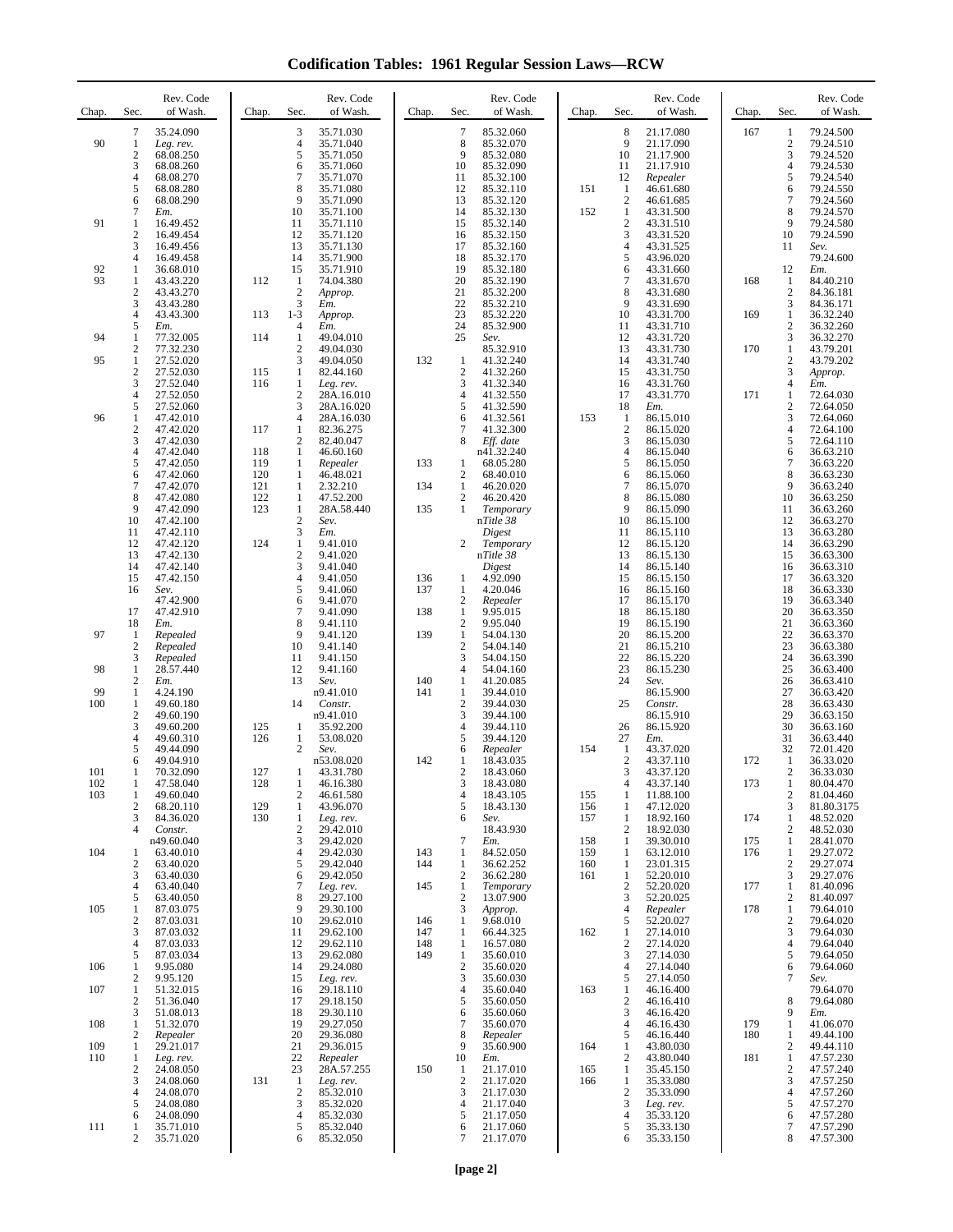**Codification Tables: 1961 Regular Session Laws—RCW**

| Chap.      | Sec.                                                                 | Rev. Code<br>of Wash.                                                                                                                       | Chap.                    | Sec.                                                                                                        | Rev. Code<br>of Wash.                                                                                                                       | Chap.             | Sec.                                                                                      | Rev. Code<br>of Wash.                                                                                                                       | Chap.      | Sec.                                                                                    | Rev. Code<br>of Wash.                                                                                                                       | Chap.                    | Sec.                                                                | Rev. Code<br>of Wash.                                                                                                                       |
|------------|----------------------------------------------------------------------|---------------------------------------------------------------------------------------------------------------------------------------------|--------------------------|-------------------------------------------------------------------------------------------------------------|---------------------------------------------------------------------------------------------------------------------------------------------|-------------------|-------------------------------------------------------------------------------------------|---------------------------------------------------------------------------------------------------------------------------------------------|------------|-----------------------------------------------------------------------------------------|---------------------------------------------------------------------------------------------------------------------------------------------|--------------------------|---------------------------------------------------------------------|---------------------------------------------------------------------------------------------------------------------------------------------|
|            | 9<br>10<br>11<br>12<br>13<br>14<br>15<br>16<br>17<br>18              | 47.57.310<br>47.57.320<br>47.57.330<br>47.57.340<br>47.57.350<br>47.57.360<br>47.57.370<br>47.57.380<br>47.57.390<br>47.57.400              | 190<br>191<br>192        | 1<br>$\mathbf{1}$<br>$\overline{2}$<br>3<br>$\overline{4}$<br>$\mathbf{1}$<br>2<br>3<br>$\overline{4}$<br>5 | 77.40.090<br>41.20.050<br>41.20.060<br>41.20.080<br>41.20.120<br>87.04.010<br>87.04.020<br>87.04.030<br>87.04.040<br>87.04.050              |                   | 8<br>9<br>10<br>11<br>12<br>13<br>14<br>15<br>16<br>17                                    | 70.98.080<br>70.98.090<br>70.98.100<br>70.98.110<br>70.98.120<br>70.98.130<br>70.98.140<br>70.98.150<br>70.98.160<br>70.98.170              | 220<br>221 | 8<br>9<br>10<br>11<br>12<br>13<br>14<br>-1<br>1                                         | 48.34.080<br>48.34.090<br>48.34.100<br>48.34.110<br>48.34.120<br>Sev.<br>48.34.900<br>48.34.910<br>43.03.050<br>15.13.010                   |                          | 28<br>29<br>30<br>31<br>32<br>33<br>34<br>35<br>36<br>37            | 70.77.255<br>70.77.260<br>70.77.265<br>70.77.270<br>70.77.275<br>70.77.280<br>70.77.285<br>70.77.290<br>70.77.295<br>70.77.300              |
|            | 19<br>20<br>21<br>22<br>23<br>24<br>25<br>26<br>27<br>28             | 47.57.410<br>47.57.420<br>47.57.430<br>47.57.440<br>47.57.450<br>47.57.460<br>47.57.470<br>47.57.480<br>47.57.490<br>47.57.500              |                          | 6<br>7<br>8<br>9<br>10<br>11<br>12<br>13<br>14<br>15                                                        | 87.04.060<br>87.04.070<br>87.04.080<br>87.04.090<br>87.04.100<br>87.04.900<br>87.03.045<br>Leg. rev.<br>87.03.080<br>87.03.081              | 208               | 18<br>19<br>20<br>21<br>22<br>23<br>24<br>25<br>-1                                        | 70.98.180<br>70.98.190<br>70.98.200<br>Sev.<br>70.98.900<br>Repealer<br>70.98.910<br>70.98.210<br>70.98.920<br>23.01.415                    |            | $\overline{2}$<br>3<br>$\overline{4}$<br>5<br>6<br>$\overline{7}$<br>8<br>9<br>10<br>11 | 15.13.020<br>15.13.030<br>15.13.040<br>15.13.050<br>15.13.060<br>15.13.070<br>15.13.080<br>15.13.090<br>15.13.100<br>15.13.110              |                          | 38<br>39<br>40<br>41<br>42<br>43<br>44<br>45<br>46<br>47            | 70.77.305<br>70.77.310<br>70.77.315<br>70.77.320<br>70.77.325<br>70.77.330<br>70.77.335<br>70.77.340<br>70.77.345<br>70.77.350              |
|            | 29<br>30<br>31<br>32<br>33<br>34<br>35<br>36<br>37<br>38<br>39       | 47.57.510<br>47.57.520<br>47.57.530<br>47.57.540<br>47.57.550<br>47.57.560<br>47.57.570<br>47.57.580<br>47.57.590<br>47.57.600<br>47.57.610 | 193<br>194               | 16<br>1<br>$\mathbf{1}$<br>$\overline{c}$<br>3<br>$\overline{4}$<br>5<br>6<br>7<br>8<br>9                   | 87.03.082<br>72.01.430<br>48.05.010<br>48.05.240<br>48.12.150<br>48.17.150<br>48.20.340<br>48.21.080<br>48.23.350<br>48.24.035<br>48.24.040 | 209               | $\overline{2}$<br>$\mathbf{1}$<br>$\overline{c}$<br>3<br>4<br>5<br>6<br>7<br>8<br>9<br>10 | 23.52.040<br>47.56.640<br>47.56.643<br>47.56.646<br>47.56.649<br>47.56.652<br>47.56.655<br>47.56.658<br>47.56.661<br>47.56.664<br>47.56.667 |            | 12<br>13<br>14<br>15<br>16<br>17<br>18<br>19<br>20<br>21<br>22                          | 15.13.120<br>15.13.130<br>15.13.140<br>15.13.150<br>15.13.160<br>15.13.170<br>15.13.180<br>15.13.190<br>15.13.200<br>15.13.210<br>15.13.900 |                          | 48<br>49<br>50<br>51<br>52<br>53<br>54<br>55<br>56<br>57<br>58      | 70.77.355<br>70.77.360<br>70.77.365<br>70.77.370<br>70.77.375<br>70.77.380<br>70.77.385<br>70.77.390<br>70.77.395<br>70.77.400<br>70.77.405 |
|            | 40<br>41<br>42<br>43<br>44                                           | 47.57.620<br>47.57.630<br>47.57.640<br>47.57.650<br>47.57.660                                                                               | 195                      | 10<br>11<br>12<br>1<br>$\overline{2}$                                                                       | 48.24.170<br>48.31.010<br>48.31.110<br>36.81.121<br>35.77.010                                                                               | 210<br>211        | 11<br>-1<br>$\overline{2}$<br>3<br>1                                                      | Repealer<br>38.08.020<br>38.12.015<br>38.12.030<br>9.22.040                                                                                 | 222        | 23<br>24<br>1<br>$\overline{2}$<br>3                                                    | 15.13.910<br>Repealer<br>33.12.050<br>33.12.150<br>33.12.130                                                                                |                          | 59<br>60<br>61<br>62<br>63                                          | 70.77.410<br>70.77.415<br>70.77.420<br>70.77.425<br>70.77.430                                                                               |
|            | 45<br>46<br>47<br>48                                                 | 47.57.670<br>47.57.680<br>47.57.690<br>47.57.700                                                                                            | 196                      | 3<br>$\mathbf{1}$<br>$\overline{c}$<br>3<br>$\overline{4}$                                                  | Repealer<br>6.24.140<br>6.24.160<br>6.24.210                                                                                                | 212<br>213<br>214 | 1<br>1<br>1<br>$\overline{2}$<br>3                                                        | 35.39.040<br>35.20.150<br>46.20.110<br>46.82.070                                                                                            | 223<br>224 | $\overline{4}$<br>5<br>6<br>1<br>1                                                      | 33.28.020<br>33.32.040<br>Eff. date<br>41.40.128                                                                                            |                          | 64<br>65<br>66<br>67                                                | 70.77.435<br>70.77.440<br>70.77.445<br>70.77.450                                                                                            |
| 182        | 49<br>1<br>$\mathfrak{2}$<br>3<br>4<br>5<br>6<br>$\overline{7}$<br>8 | Repealer<br>16.65.010<br>16.65.030<br>16.65.080<br>16.65.200<br>16.65.400<br>16.65.420<br>16.65.445                                         | 197                      | $\mathbf{1}$<br>$\overline{c}$<br>3<br>$\overline{4}$<br>5<br>6<br>7<br>8                                   | 61.12.070<br>48.44.010<br>48.44.020<br>48.44.030<br>48.44.070<br>48.44.080<br>48.44.090<br>48.44.100<br>48.44.110                           | 215               | 4<br>$\mathbf{1}$<br>$\overline{2}$<br>3<br>$\overline{4}$<br>5<br>6<br>7                 | 46.82.180<br>46.82.060<br>43.51.500<br>43.51.510<br>43.51.520<br>43.51.530<br>43.51.540<br>43.51.550                                        | 225<br>226 | 2<br>1<br>$\overline{2}$<br>1<br>$\overline{2}$<br>3<br>$\overline{4}$<br>5             | 28A.58.135<br>Repealer<br>29.59.040<br>29.59.070<br>Leg. rev.<br>87.84.010<br>87.84.020<br>87.84.030                                        |                          | 68<br>69<br>70<br>71<br>72<br>73<br>74<br>75<br>76                  | 70.77.455<br>70.77.460<br>70.77.465<br>70.77.470<br>70.77.475<br>70.77.480<br>70.77.485<br>70.77.490                                        |
| 183        | 1<br>$\overline{c}$<br>3<br>4<br>5                                   | Em.<br>72.19.010<br>Temporary<br>n72.19.010<br>Temporary<br>n72.19.010<br>72.19.020<br>Temporary                                            |                          | 9<br>10<br>11<br>12<br>13<br>14<br>15                                                                       | 48.44.120<br>48.44.130<br>48.44.140<br>48.44.150<br>48.44.160<br>48.44.170<br>48.44.180                                                     | 216               | 8<br>9<br>1<br>$\overline{2}$<br>3<br>$\overline{4}$<br>5                                 | 43.51.560<br>43.51.570<br>Sev.<br>19.86.010<br>19.86.020<br>19.86.030<br>19.86.040<br>19.86.050                                             | 227        | 6<br>$\overline{7}$<br>8<br>1<br>$\overline{2}$<br>3<br>$\overline{4}$                  | 87.84.040<br>87.84.050<br>87.84.060<br>87.84.070<br>41.44.030<br>41.44.080<br>41.44.110<br>41.44.130                                        |                          | 77<br>78<br>79<br>80<br>81<br>82<br>83                              | 70.77.495<br>70.77.500<br>70.77.505<br>70.77.510<br>70.77.515<br>70.77.520<br>70.77.525<br>70.77.530                                        |
| 184        | $\boldsymbol{2}$<br>3<br>$\overline{4}$<br>5<br>6<br>$\tau$          | n72.19.010<br>43.82.010<br>43.82.020<br>43.82.040<br>43.82.110<br>43.82.120<br>43.82.125<br>43.82.140                                       | 198                      | 16<br>17<br>18<br>$\mathbf{1}$<br>$\overline{c}$<br>3<br>4<br>5                                             | 48.44.190<br>Savings<br>Em.<br>28.84.170<br>28.84.180<br>28.84.190<br>28.84.200<br>28.84.210                                                |                   | 6<br>7<br>8<br>9<br>10<br>11<br>12<br>13                                                  | 19.86.060<br>19.86.070<br>19.86.080<br>19.86.090<br>19.86.100<br>19.86.110<br>19.86.120<br>19.86.130                                        | 228        | 5<br>6<br>$\tau$<br>8<br>9<br>10<br>1<br>$\overline{2}$                                 | 41.44.140<br>41.44.150<br>41.44.170<br>41.44.180<br>41.44.190<br>41.44.210<br>70.77.120<br>70.77.125                                        |                          | 84<br>85<br>86<br>87<br>88<br>89<br>90                              | 70.77.535<br>70.77.540<br>70.77.545<br>70.77.550<br>70.77.555<br>70.77.560<br>Eff. date<br>70.77.900                                        |
| 185<br>186 | 8<br>$1 - 5$<br>1<br>$\mathfrak{2}$<br>3                             | Repealer<br>Temporary<br>35.86.010<br>35.86.020<br>35.86.030                                                                                |                          | 6<br>7<br>8<br>9<br>10                                                                                      | 28.84.220<br>28.84.230<br>28.84.240<br>28.84.250<br>28.84.900                                                                               |                   | 14<br>15<br>16<br>17<br>18                                                                | 19.86.140<br>19.86.150<br>19.86.160<br>19.86.170<br>Sev.                                                                                    |            | 3<br>$\overline{4}$<br>5<br>6<br>$\tau$                                                 | 70.77.130<br>70.77.135<br>70.77.140<br>70.77.145<br>70.77.150                                                                               | 229                      | 91<br>92<br>1<br>$\overline{c}$                                     | Sev.<br>70.77.910<br>Repealer<br>Leg. rev.<br>28B.10.300                                                                                    |
| 187<br>188 | 4<br>1<br>$\mathfrak{2}$<br>1                                        | 35.86.080<br>9.96.050<br>9.96.010<br>70.94.300                                                                                              | 199<br>200               | 11<br>12<br>$\mathbf{1}$<br>$\mathbf{1}$                                                                    | 28.84.260<br>Repealer<br>Special<br>35.02.150                                                                                               | 217               | 19<br>20<br>-1                                                                            | 19.86.900<br>19.86.910<br>19.86.920<br>Leg. rev.                                                                                            |            | 8<br>9<br>10<br>11                                                                      | 70.77.155<br>70.77.160<br>70.77.165<br>70.77.170                                                                                            |                          | 3<br>$\overline{4}$<br>5<br>6                                       | 28B.10.305<br>28B.10.325<br>28B.10.330<br>28B.15.220                                                                                        |
|            | $\overline{2}$<br>3<br>$\overline{4}$<br>5<br>6<br>$\tau$<br>8       | 70.94.310<br>79.94.320<br>70.94.330<br>70.94.340<br>70.94.350<br>70.94.360<br>70.94.370                                                     | 201<br>202<br>203<br>204 | $\overline{c}$<br>$\mathbf{1}$<br>1<br>$\overline{c}$<br>3<br>$\mathbf{1}$<br>1                             | 35.13.175<br>46.16.370<br>28B.10.450<br>28B.10.455<br>28B.10.460<br>46.48.130<br>1.12.060                                                   |                   | $\overline{2}$<br>3<br>$\overline{4}$<br>5<br>6<br>7<br>8                                 | 9.95.310<br>9.95.320<br>9.95.330<br>9.95.340<br>9.95.350<br>9.95.360<br>9.95.370                                                            |            | 12<br>13<br>14<br>15<br>16<br>17<br>18                                                  | 70.77.175<br>70.77.180<br>70.77.185<br>70.77.190<br>70.77.195<br>70.77.200<br>70.77.205                                                     | 230<br>231<br>232        | 7<br>8<br>9<br>10<br>1<br>1<br>1                                    | 28B.10.310<br>28B.10.315<br>28B.10.320<br>28.76.198<br>75.08.290<br>18.78.180<br>36.70.060                                                  |
| 189        | 9<br>10<br>1<br>$\overline{2}$<br>3<br>4<br>5                        | 70.94.500<br>Sev.<br>70.94.910<br>9.04.050<br>9.04.060<br>9.04.070<br>9.04.080<br>Sev.<br>n9.04.050                                         | 205<br>206<br>207        | 1<br>1<br>1<br>$\overline{c}$<br>3<br>$\overline{4}$<br>5<br>6<br>7                                         | 42.24.030<br>74.12.250<br>70.98.010<br>70.98.020<br>70.98.030<br>70.98.040<br>70.98.050<br>70.98.060<br>70.98.070                           | 218<br>219        | 9<br>1<br>$\mathbf{1}$<br>$\overline{2}$<br>3<br>$\overline{4}$<br>5<br>6<br>7            | Approp.<br>12.32.060<br>48.34.010<br>48.34.020<br>48.34.030<br>48.34.040<br>48.34.050<br>48.34.060<br>48.34.070                             |            | 19<br>20<br>21<br>22<br>23<br>24<br>25<br>26<br>27                                      | 70.77.210<br>70.77.215<br>70.77.220<br>70.77.225<br>70.77.230<br>70.77.235<br>70.77.240<br>70.77.245<br>70.77.250                           | 233<br>234<br>235<br>236 | $\overline{c}$<br>3<br>$\overline{4}$<br>5<br>6<br>1<br>1<br>1<br>1 | 36.70.400<br>36.70.600<br>36.70.610<br>36.70.630<br>36.70.015<br>47.28.030<br>74.16.180<br>74.04.005<br>75.12.140                           |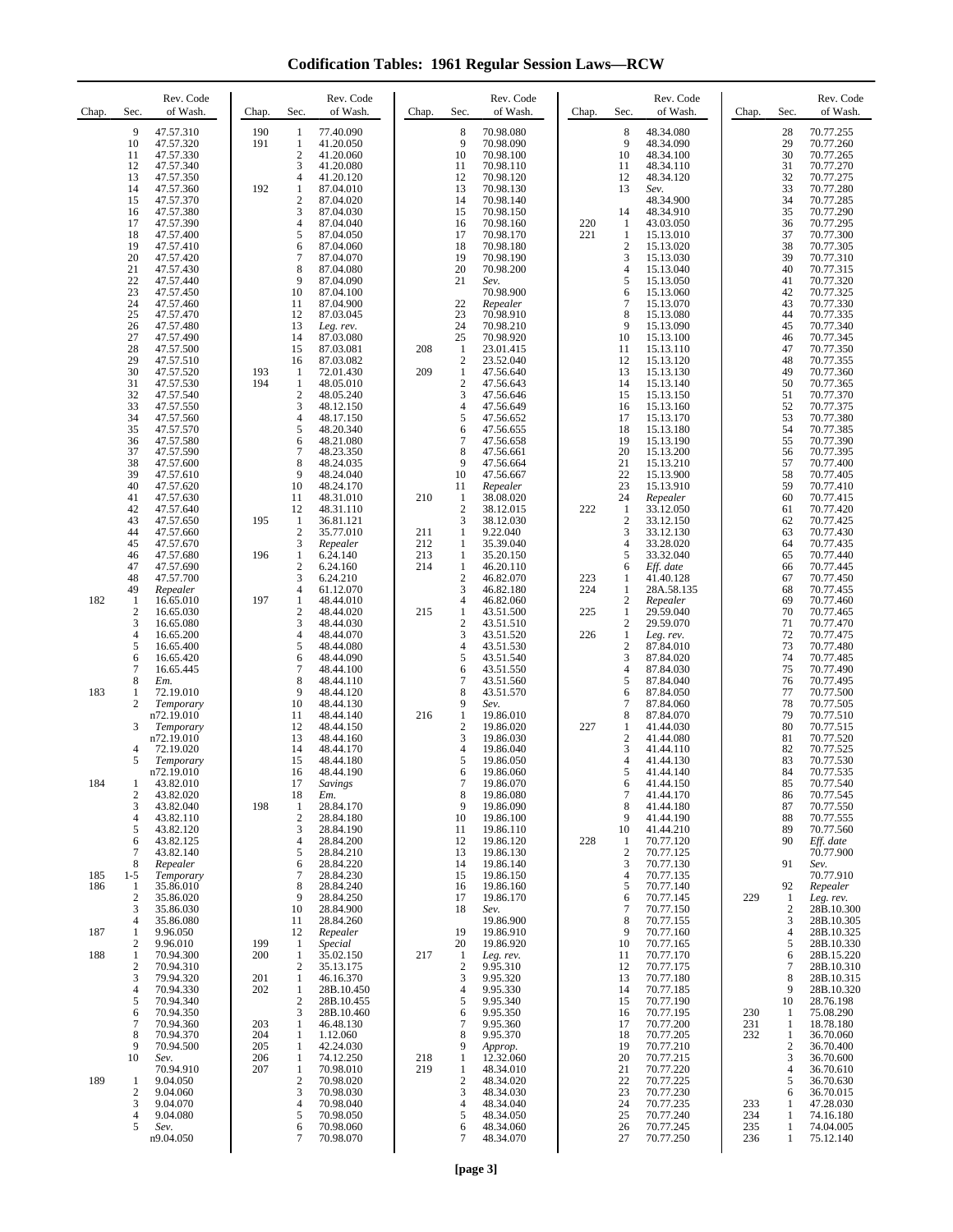**Codification Tables: 1961 Regular Session Laws—RCW**

| Chap.             | Sec.                                                                 | Rev. Code<br>of Wash.                                                                                                                                            | Chap.                    | Sec.                                                                                                                | Rev. Code<br>of Wash.                                                                                                                                    | Chap.                    | Sec.                                                                                                                              | Rev. Code<br>of Wash.                                                                                                                                    | Chap.             | Sec.                                                                                     | Rev. Code<br>of Wash.                                                                                                                                  | Chap.             | Sec.                                                                                               | Rev. Code<br>of Wash.                                                                                                                                    |
|-------------------|----------------------------------------------------------------------|------------------------------------------------------------------------------------------------------------------------------------------------------------------|--------------------------|---------------------------------------------------------------------------------------------------------------------|----------------------------------------------------------------------------------------------------------------------------------------------------------|--------------------------|-----------------------------------------------------------------------------------------------------------------------------------|----------------------------------------------------------------------------------------------------------------------------------------------------------|-------------------|------------------------------------------------------------------------------------------|--------------------------------------------------------------------------------------------------------------------------------------------------------|-------------------|----------------------------------------------------------------------------------------------------|----------------------------------------------------------------------------------------------------------------------------------------------------------|
| 237               | 1                                                                    | 28A.24.055<br>28A.58.040<br>28A.58.100<br>28A.58.101<br>28A.58.102<br>28A.58.103<br>28A.58.105<br>28A.58.107                                                     | 249                      | 1<br>$\overline{2}$<br>3<br>$\overline{4}$<br>5<br>6<br>$\tau$<br>8                                                 | 17.21.010<br>17.21.020<br>17.21.030<br>17.21.040<br>17.21.050<br>17.21.060<br>17.21.070<br>17.21.080                                                     |                          | 16<br>17<br>18<br>19<br>20<br>21<br>22<br>23                                                                                      | 15.65.160<br>15.65.170<br>15.65.180<br>15.65.190<br>15.65.200<br>15.65.210<br>15.65.220<br>15.65.230                                                     | 268               | $\mathbf{1}$<br>$\overline{2}$<br>3<br>4<br>5<br>6<br>$7\phantom{.0}$<br>8               | Leg. rev.<br>42.23.010<br>42.23.020<br>42.23.030<br>42.23.040<br>42.23.050<br>35.23.230<br>42.22.030                                                   |                   | 6<br>$\tau$<br>8<br>9<br>10<br>11<br>12                                                            | 47.12.230<br>47.12.240<br>Vetoed<br>41.40.070<br>51.44.100<br>43.84.080<br>Sev.<br>n47.12.180                                                            |
| 238<br>239<br>240 | 1<br>1<br>1<br>$\mathbf{2}$<br>3<br>4<br>5<br>6<br>7<br>8<br>9<br>10 | 28A.02.030<br>46.70.070<br>89.08.005<br>89.08.020<br>89.08.030<br>89.08.040<br>89.08.050<br>89.08.070<br>89.08.080<br>89.08.120<br>89.08.170<br>89.08.180        |                          | 9<br>10<br>11<br>12<br>13<br>14<br>15<br>16<br>17<br>18<br>19<br>20                                                 | 17.21.090<br>17.21.100<br>17.21.110<br>17.21.120<br>17.21.130<br>17.21.140<br>17.21.150<br>17.21.160<br>17.21.170<br>17.21.180<br>17.21.190<br>17.21.200 |                          | 24<br>25<br>26<br>27<br>28<br>29<br>30<br>31<br>32<br>33<br>34<br>35                                                              | 15.65.240<br>15.65.250<br>15.65.260<br>15.65.270<br>15.65.280<br>15.65.290<br>15.65.300<br>15.65.310<br>15.65.320<br>15.65.330<br>15.65.340<br>15.65.350 | 269               | 9<br>10<br>11<br>12<br>13<br>14<br>15<br>16<br>17,18<br>-1<br>$\overline{c}$<br>3        | Leg. rev.<br>Repealer<br>35.17.150<br>35.17.160<br>Leg. rev.<br>Repealer<br>28A.58.310<br>42.23.060<br>Repealer<br>Leg. rev.<br>74.04.390<br>74.04.400 | 282               | 1<br>$\overline{c}$<br>3<br>$\overline{4}$<br>5<br>6<br>$\tau$<br>8<br>9<br>10<br>11<br>12         | 35.13.015<br>35.13.171<br>35.13.172<br>35.13.173<br>35.13.174<br>Leg. rev.<br>35.13.020<br>35.13.030<br>35.13.040<br>35.13.050<br>Leg. rev.<br>35.13.060 |
| 241               | 11<br>12<br>13<br>14<br>1<br>2<br>3<br>4<br>5<br>6<br>7<br>8         | 89.08.190<br>89.08.200<br>89.08.220<br>89.08.340<br>28A.67.070<br>28A.58.450<br>28A.58.460<br>28A.58.470<br>28A.58.480<br>28A.58.490<br>28A.58.500<br>28A.58.510 |                          | 21<br>22<br>23<br>24<br>25<br>26<br>27<br>28<br>29<br>30<br>31<br>32                                                | 17.21.210<br>17.21.220<br>17.21.230<br>17.21.240<br>17.21.250<br>17.21.260<br>17.21.270<br>17.21.280<br>17.21.290<br>17.21.300<br>17.21.900<br>17.21.910 |                          | 36<br>37<br>38<br>39<br>40<br>41<br>42<br>43<br>44<br>45<br>46<br>47                                                              | 15.65.360<br>15.65.370<br>15.65.380<br>15.65.390<br>15.65.400<br>15.65.410<br>15.65.420<br>15.65.430<br>15.65.440<br>15.65.450<br>15.65.460<br>15.65.470 | 270<br>271<br>272 | 4<br>5<br>6<br>7<br>8<br>9<br>1<br>$\overline{2}$<br>1<br>-1<br>$\overline{2}$<br>3      | 74.04.410<br>74.04.420<br>74.04.430<br>74.04.440<br>Sev.<br>Em.<br>36.29.180<br>84.69.070<br>2.52.010<br>36.69.010<br>36.69.020<br>36.69.030           |                   | 13<br>14<br>15<br>16<br>17<br>18<br>19<br>20<br>21<br>22<br>23<br>24                               | 35.13.080<br>Leg. rev.<br>35.13.070<br>35.13.090<br>35.13.100<br>35.13.125<br>35.13.130<br>35.13.160<br>35.13.220<br>35.13.243<br>35.13.246<br>35.13.250 |
| 242<br>243<br>244 | 9<br>10<br>1<br>1<br>1<br>$\mathbf{2}$<br>3                          | 28A.88.010<br>Sev.<br>57.08.110<br>Repealer<br>15.57.010<br>15.57.020<br>15.57.030                                                                               | 250                      | 33<br>34<br>35<br>36<br>1<br>$\overline{2}$                                                                         | 17.21.920<br>17.21.310<br>Sev.<br>17.21.930<br>Repealer<br>17.04.010<br>17.04.070                                                                        |                          | 48<br>49<br>50<br>51<br>52<br>53<br>54                                                                                            | 15.65.480<br>15.65.490<br>15.65.500<br>15.65.510<br>15.65.520<br>15.65.530<br>15.65.540                                                                  | 273               | 4<br>5<br>6<br>$\overline{7}$<br>1<br>$\overline{2}$<br>3                                | 36.69.130<br>36.69.140<br>36.69.190<br>36.69.900<br>36.33.060<br>Repealer<br>Em.                                                                       | 283               | 25<br>1<br>$\boldsymbol{2}$<br>3<br>4<br>5<br>6                                                    | Repealer<br>70.22.010<br>70.22.020<br>70.22.030<br>70.22.040<br>70.22.050<br>70.22.060                                                                   |
|                   | 4<br>5<br>6<br>7<br>8<br>9<br>10<br>11<br>12<br>13<br>14             | 15.57.040<br>15.57.050<br>15.57.060<br>15.57.070<br>15.57.080<br>15.57.090<br>15.57.100<br>15.57.110<br>15.57.120<br>15.57.130<br>15.57.140                      | 251                      | 3<br>$\overline{4}$<br>5<br>6<br>$\tau$<br>8<br>9<br>10<br>1<br>$\overline{2}$<br>3                                 | 17.04.150<br>17.04.180<br>17.04.190<br>17.04.200<br>17.04.210<br>17.04.220<br>17.04.260<br>17.04.280<br>72.33.800<br>72.33.805<br>72.33.810              |                          | 55<br>56<br>57<br>58<br>59<br>60<br>61<br>62<br>63<br>64<br>65                                                                    | 15.65.550<br>15.65.560<br>15.65.570<br>15.65.580<br>15.65.590<br>15.65.600<br>15.65.610<br>15.65.620<br>15.65.630<br>15.65.640<br>Savings                | 274<br>275        | 1<br>$\overline{c}$<br>3<br>4<br>5<br>6<br>7<br>8<br>9<br>1                              | 51.32.050<br>51.32.060<br>51.32.080<br>51.32.090<br>51.44.070<br>51.16.020<br>51.24.010<br>51.52.060<br>Eff. date<br>43.09.360-<br>43.09.400           | 284               | $\overline{7}$<br>1<br>$\overline{c}$<br>3<br>$\overline{4}$<br>5<br>6<br>$\overline{7}$<br>8<br>9 | Sev.<br>70.22.900<br>18.71.010<br>18.71.015<br>18.71.020<br>18.71.030<br>18.71.050<br>18.71.055<br>18.71.060<br>18.71.070<br>18.71.090                   |
|                   | 15<br>16<br>17<br>18<br>19<br>20<br>21<br>22<br>23<br>24<br>25       | 15.57.150<br>15.57.160<br>15.57.170<br>15.57.180<br>15.57.190<br>15.57.200<br>15.57.210<br>15.57.220<br>15.57.230<br>15.57.240<br>15.57.250                      | 252<br>253<br>254<br>255 | $\overline{4}$<br>5<br>6<br>1<br>$\mathbf{1}$<br>$\overline{c}$<br>$\mathbf{1}$<br>$\mathbf{1}$<br>$\boldsymbol{2}$ | 72.33.815<br>72.33.820<br>Exp. date<br>Repealed by<br>1963 C 129<br>29.13.065<br>70.88.010<br>70.88.070<br>36.29.020<br>41.18.010<br>41.18.030           | 257                      | 66<br>1<br>$\mathfrak{2}$<br>3<br>4<br>5<br>6<br>7                                                                                | 15.65.900<br>Sev.<br>15.65.910<br>47.56.252<br>47.56.253<br>47.56.254<br>47.56.255<br>47.56.256<br>47.56.257<br>Sev.<br>n47.56.253                       | 276<br>277        | 1<br>$\mathbf{2}$<br>3<br>4<br>$1 - 3$<br>4                                              | Failed to<br>become law<br>by reason of<br>Referendum<br>Measure #33<br>Leg. rev.<br>87.03.440<br>87.03.441<br>87.03.442<br>Vetoed<br>35.21.160        | 285               | 10<br>11<br>12<br>13<br>14<br>-1<br>$\overline{c}$<br>3<br>4<br>5                                  | 18.71.025<br>18.71.017<br>18.71.120<br>Sev.<br>18.71.940<br>Em.<br>15.37.010<br>15.37.020<br>15.37.030<br>15.37.040<br>15.37.050                         |
|                   | 26<br>27<br>28<br>29<br>30<br>31<br>32<br>33<br>34<br>35             | 15.57.260<br>15.57.270<br>15.57.280<br>15.57.290<br>15.57.300<br>15.57.310<br>15.57.320<br>15.57.330<br>15.57.340<br>15.57.350                                   |                          | 3<br>$\overline{4}$<br>5<br>6<br>$\overline{7}$<br>8<br>9<br>10<br>11<br>12                                         | 41.18.040<br>41.18.060<br>41.18.080<br>41.18.130<br>41.18.140<br>41.16.050<br>41.16.060<br>41.16.020<br>41.18.015<br>41.18.180                           | 258<br>259<br>260        | 8<br>$\mathbf{1}$<br>$\mathfrak{2}$<br>3<br>1<br>$\overline{c}$<br>1<br>$\mathfrak{2}$                                            | Em.<br>47.56.247<br>47.56.248<br>Sev.<br>n47.56.247<br>46.61.690<br>Sev.<br>n46.61.690<br>41.28.130<br>41.28.150                                         | 278               | 5<br>6<br>1<br>$\overline{2}$<br>3<br>4<br>5<br>6<br>$\tau$<br>8                         | Repealed<br>Repealer<br>47.56.020<br>47.56.021<br>Vetoed<br>47.56.023<br>47.56.025<br>47.56.027<br>47.56.029<br>47.56.030                              |                   | 6<br>7<br>8<br>9<br>10<br>11<br>12<br>13<br>14<br>15                                               | 15.37.060<br>15.37.070<br>15.37.080<br>15.37.090<br>15.37.100<br>15.37.110<br>15.37.120<br>15.37.130<br>15.37.140<br>15.37.150                           |
| 245               | 36<br>37<br>38<br>39<br>40<br>41<br>42<br>43<br>1                    | 15.57.360<br>15.57.370<br>15.57.900<br>15.57.910<br>15.57.920<br>Sev.<br>15.57.930<br>Repealer<br>Leg. rev.<br>35.77.020                                         | 256                      | 13<br>14<br>1<br>$\sqrt{2}$<br>$\mathfrak{Z}$<br>$\overline{4}$<br>5<br>6<br>$\overline{7}$                         | Sev.<br>n41.18.010<br>Repealer<br>15.65.010<br>15.65.020<br>15.65.030<br>15.65.040<br>15.65.050<br>15.65.060<br>15.65.070                                | 261<br>262<br>263<br>264 | $\mathbf{1}$<br>2<br>$\mathbf{1}$<br>$\mathbf{1}$<br>$\mathfrak{2}$<br>3<br>$\overline{4}$<br>$\mathbf{1}$<br>$\mathfrak{2}$<br>3 | 56.08.100<br>57.08.100<br>51.18.010<br>Leg. rev.<br>14.04.340<br>14.04.350<br>14.04.360<br>60.22.010<br>60.22.020<br>60.22.030                           | 279<br>280        | 9<br>10<br>11<br>12<br>13<br>$\mathbf{1}$<br>-1<br>$\overline{2}$<br>3<br>$\overline{4}$ | 47.56.032<br>47.56.034<br>47.56.036<br>47.56.038<br>Em.<br>65.16.020<br>30.08.080<br>30.20.020<br>30.20.060<br>30.20.090                               | 286<br>287<br>288 | 16<br>17<br>$\mathbf{1}$<br>$\sqrt{2}$<br>3<br>4<br>1<br>1<br>$\boldsymbol{2}$                     | Sev.<br>15.37.900<br>Eff. date<br>2.12.012<br>2.12.015<br>2.12.030<br>Vetoed<br>2.36.060<br>18.88.030<br>Vetoed                                          |
| 246<br>247<br>248 | 2<br>3<br>1<br>$\boldsymbol{2}$<br>3<br>1<br>2<br>1                  | 35.77.030<br>35.77.040<br>1.08.015<br>1.08.0392<br>Em.<br>15.04.110<br>15.04.120<br>74.08.030                                                                    |                          | 8<br>9<br>10<br>11<br>12<br>13<br>14<br>15                                                                          | 15.65.080<br>15.65.090<br>15.65.100<br>15.65.110<br>15.65.120<br>15.65.130<br>15.65.140<br>15.65.150                                                     | 265<br>266<br>267        | $\mathbf{1}$<br>$\mathfrak{2}$<br>3<br>$\mathbf{1}$<br>2<br>3<br>4<br>$\mathbf{1}$                                                | 74.12.010<br>Em.<br>Exp. date<br>46.84.110<br>46.84.120<br>46.84.130<br>46.84.140<br>56.08.110                                                           | 281               | 5<br>6<br>7<br>$\mathbf{1}$<br>$\overline{c}$<br>3<br>4<br>5                             | 30.20.100<br>30.20.015<br>32.12.030<br>47.12.180<br>47.12.190<br>47.12.200<br>47.12.210<br>47.12.220                                                   |                   | 3<br>$\overline{4}$<br>5<br>6<br>$\tau$<br>$\,$ 8 $\,$<br>9<br>10                                  | 18.88.060<br>18.88.080<br>18.88.090<br>18.88.100<br>18.88.130<br>18.88.140<br>18.88.150<br>18.88.160                                                     |